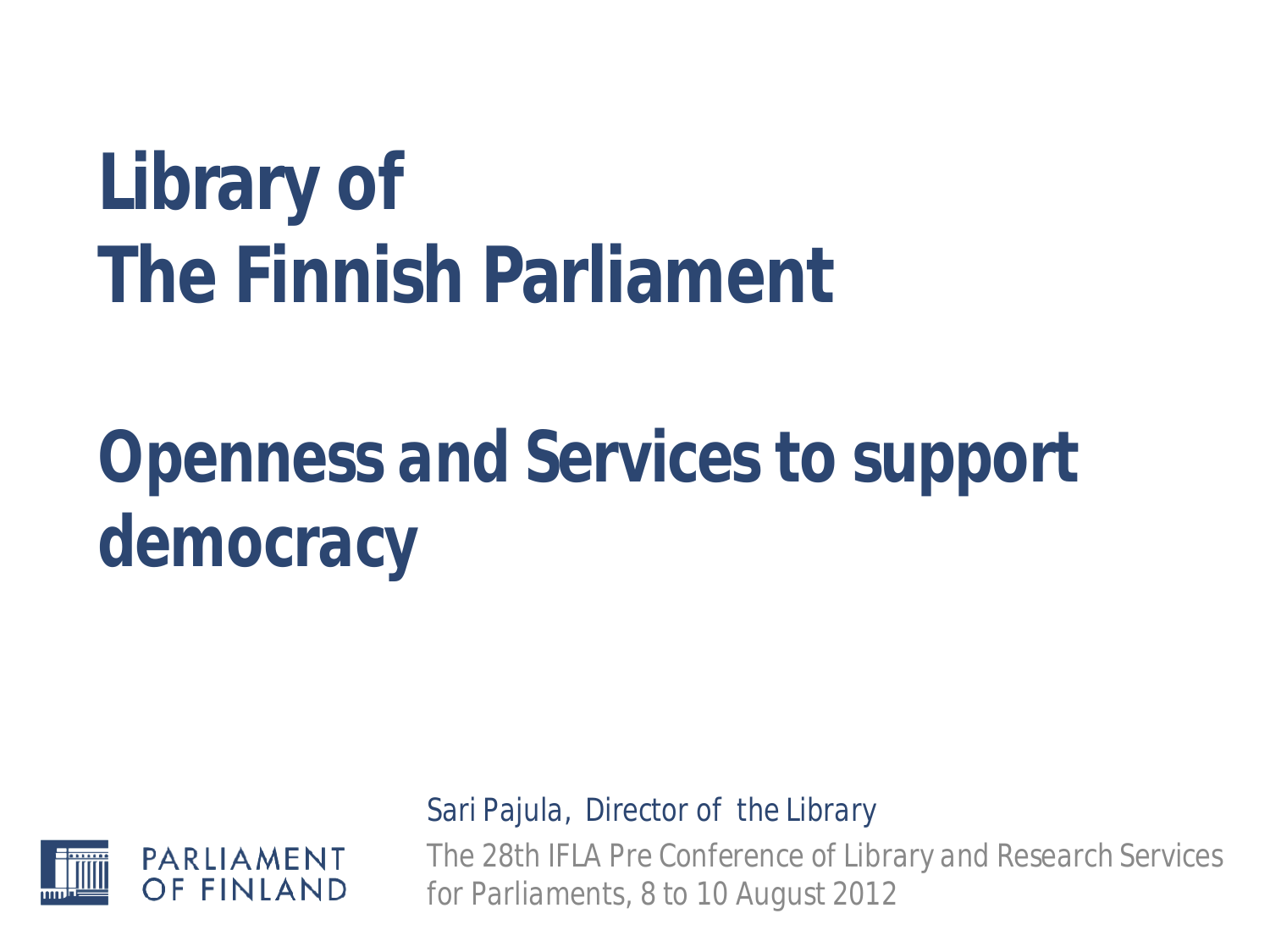#### Archive

- Documents of the Diet of the Four Estates 1863 - 1906
- Documents of the unicameral Parliament since 1907-
- Administrative Documents
- Parliament's photo archive
- Special collections

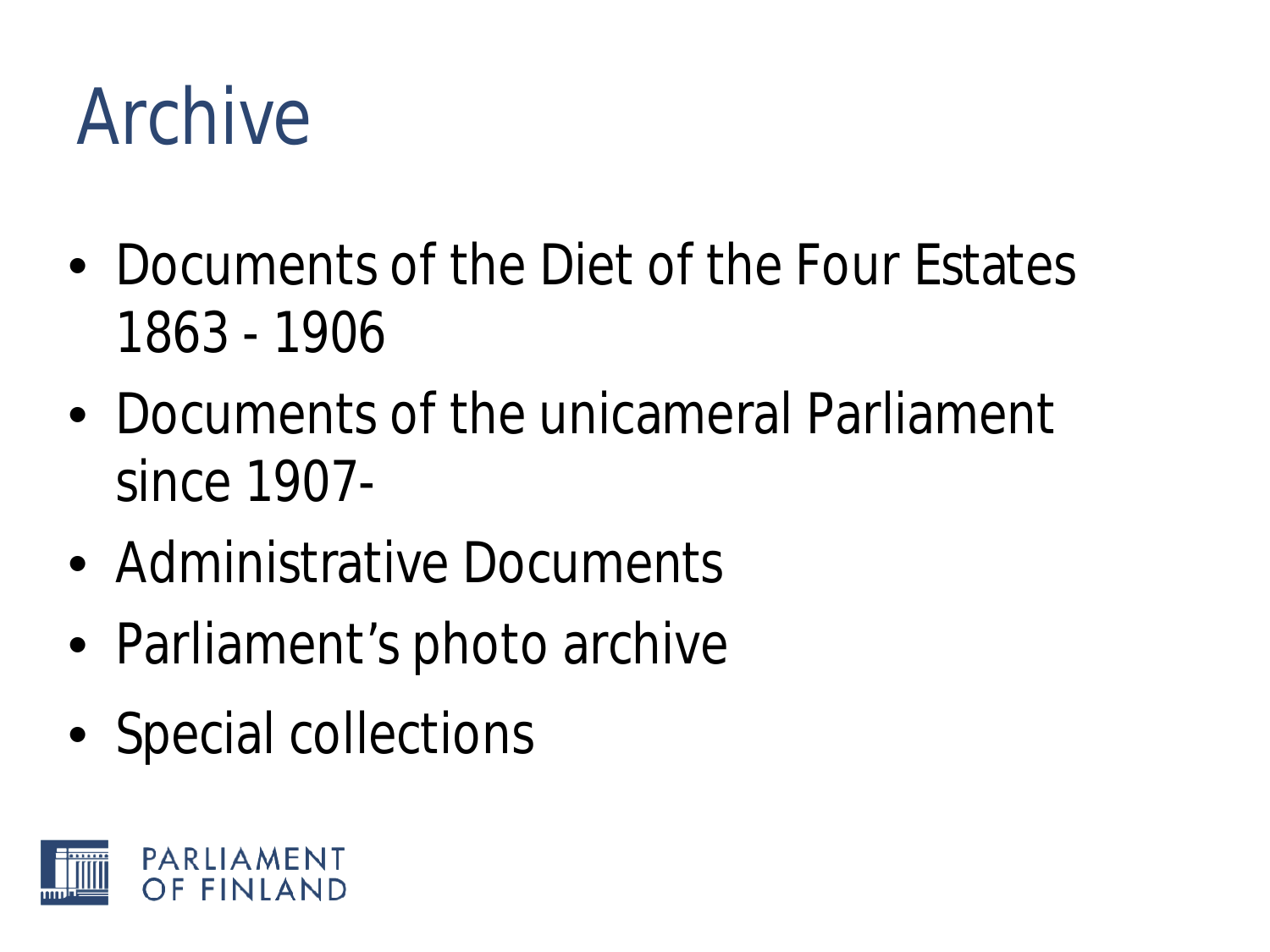

- Central library for parliamentary, legal and political information in Finland
- Open to public since 1913
- Clients: parliament, government, public administration, courts, citizens, researchers, libraries, students, companies

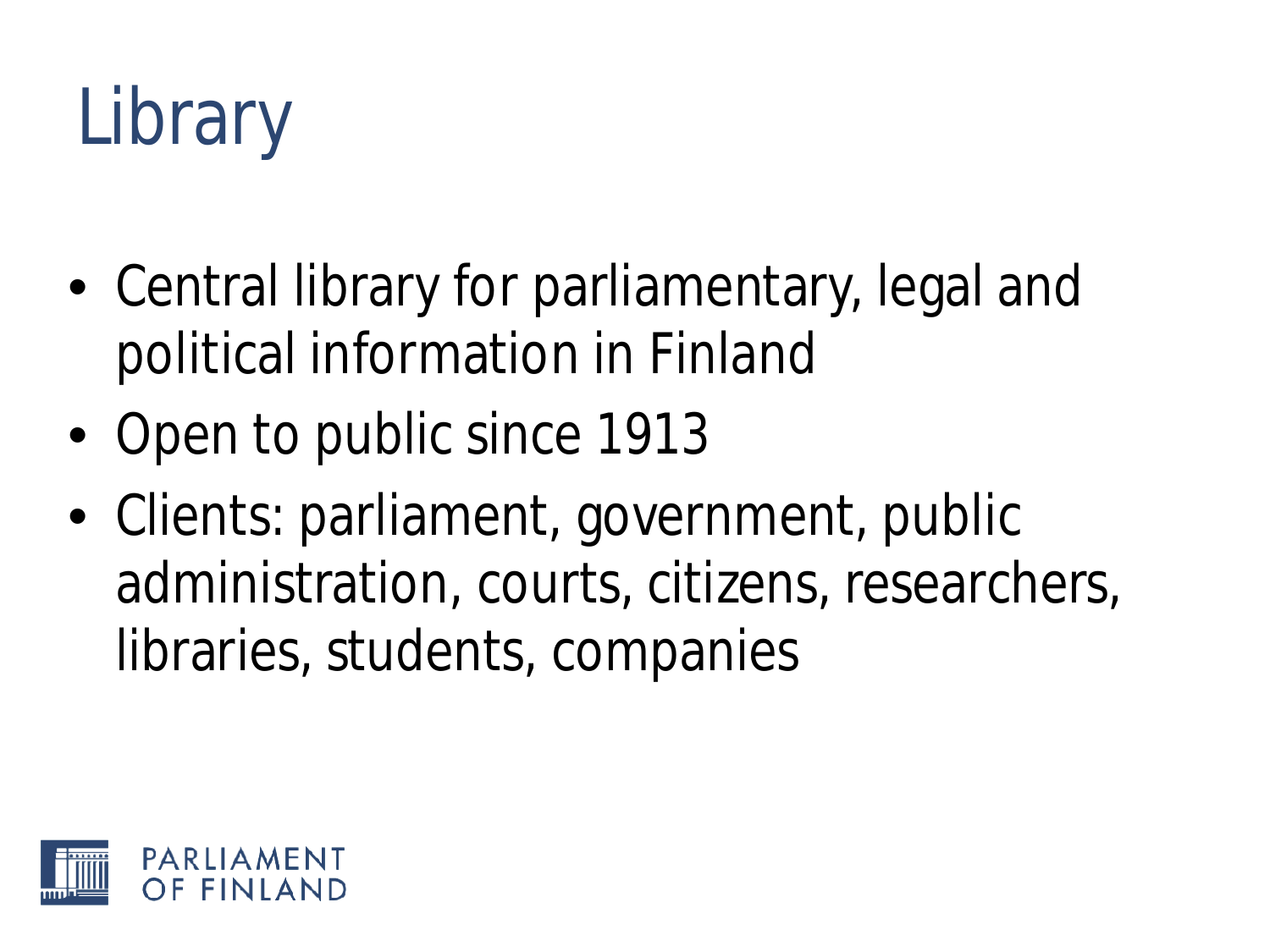#### Organization chart



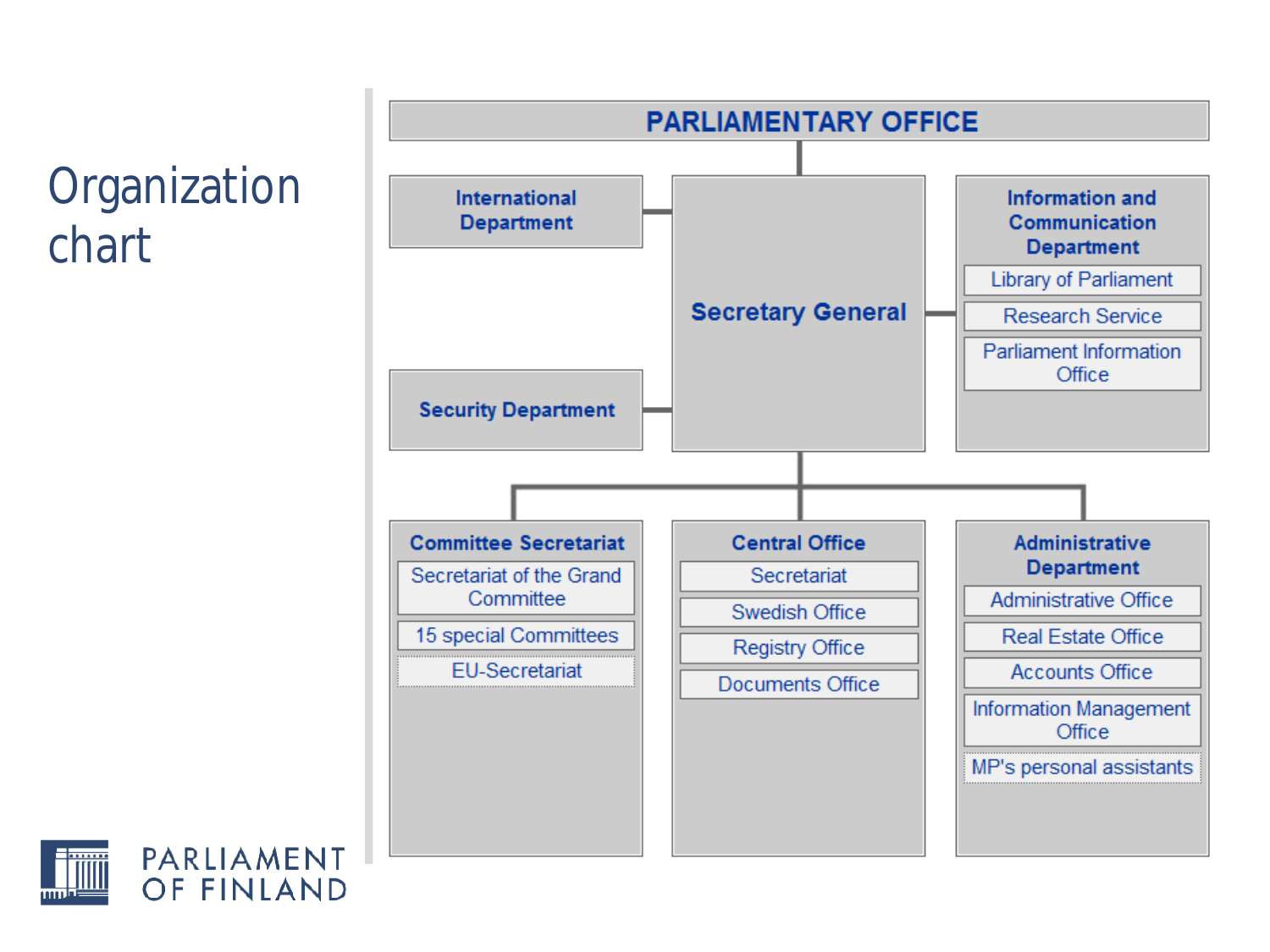### Parliamentary information

- Finnish parliamentary documents or documents that are handled and produced in the course of parliamentary work
- Parliamentary documents of other countries
- Literature and other materials concerning the Parliament of Finland and its activities, parliaments in other countries, the history of parliaments, parliamentarism and representative democracy.

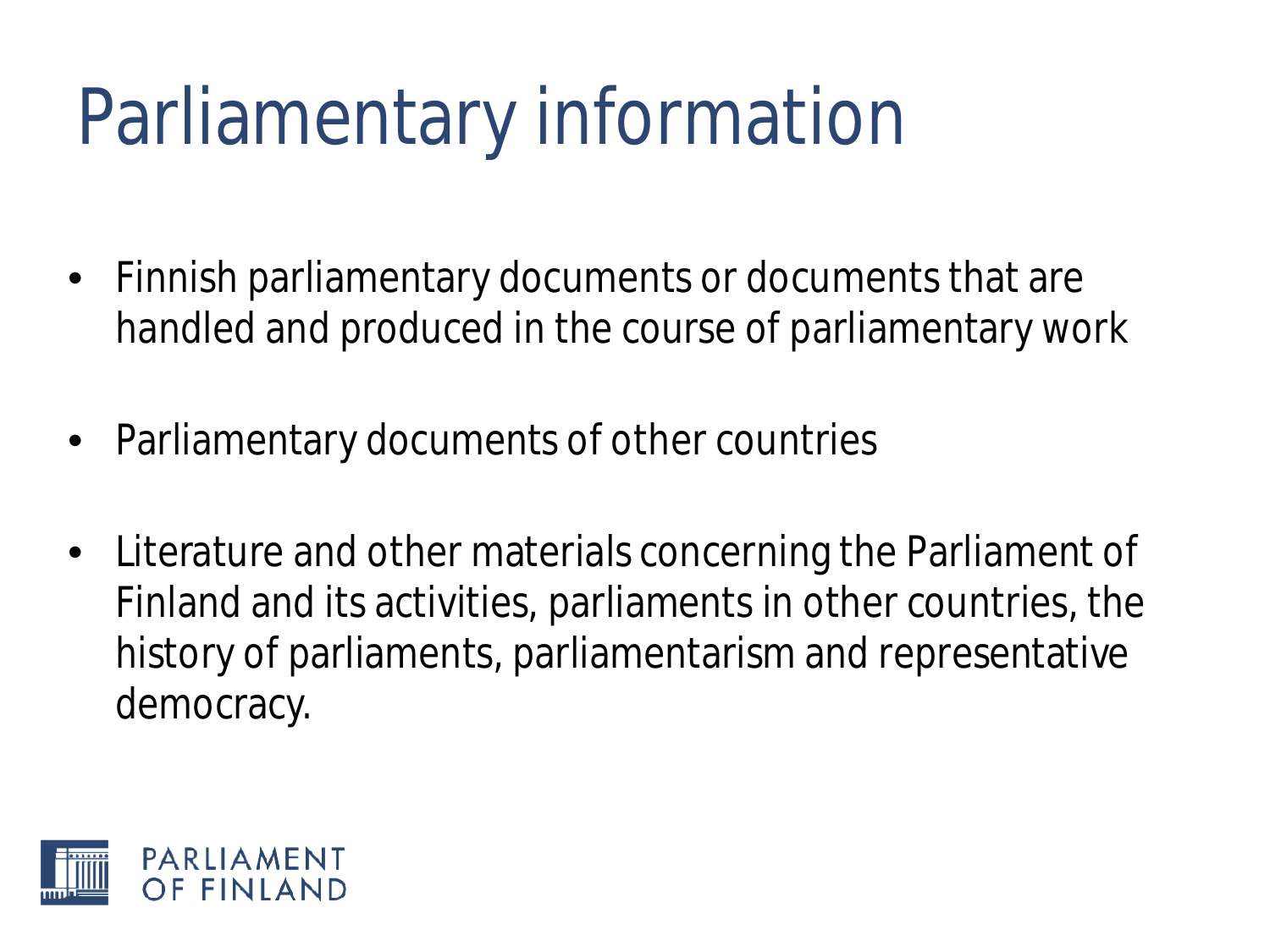## Legal information

Finnish and foreign

- statute books and law books
- law drafting documents
- legal books and journals and
- collections of case law

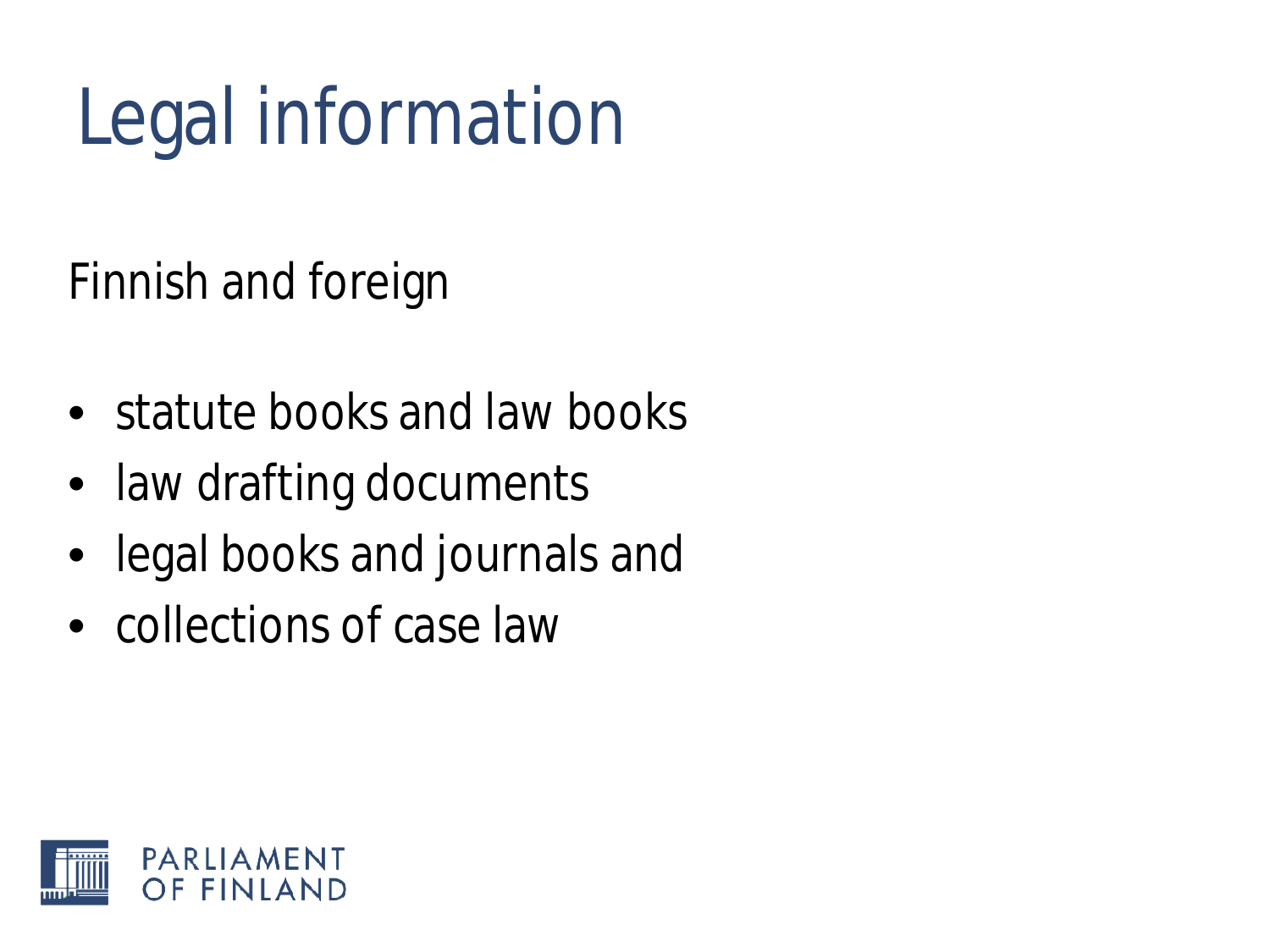#### Social and political information

- books, journals and electronic publications regarding international relations, education and social policy, politics, economics and social history
- social science research and literature concerning Finland, the Nordic countries, the European Union and other countries
- documents produced by the Finnish state authorities
- European Union documents and publications
- international organization's documents and publications

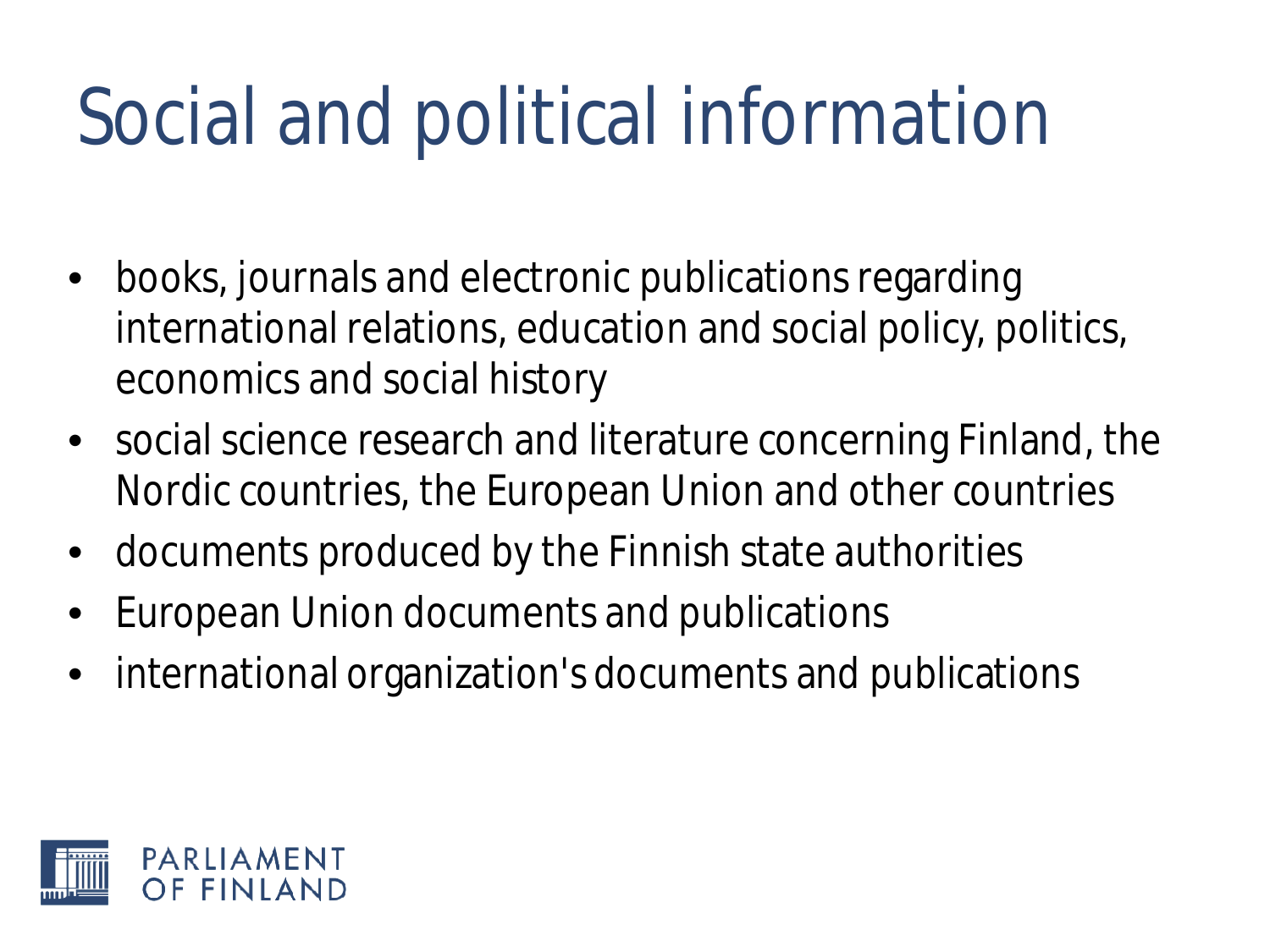## Depository Library

- United Nations
- European Union
- European Council
- League of Nations
- OECD
- Asian Development Bank

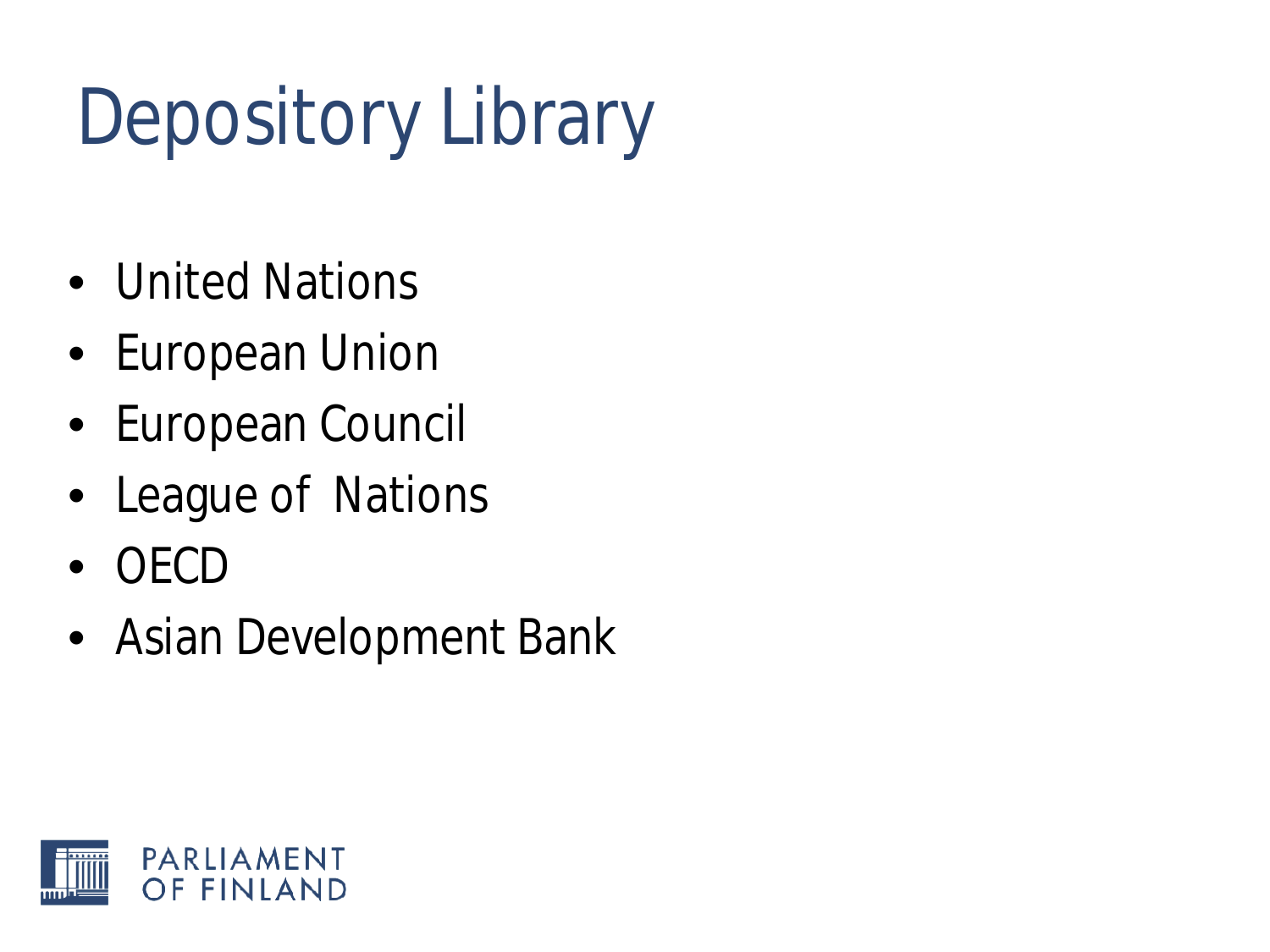#### Services

- lending
- reading room
- researcher services
- information services
- training
- network services for the parliament and for public

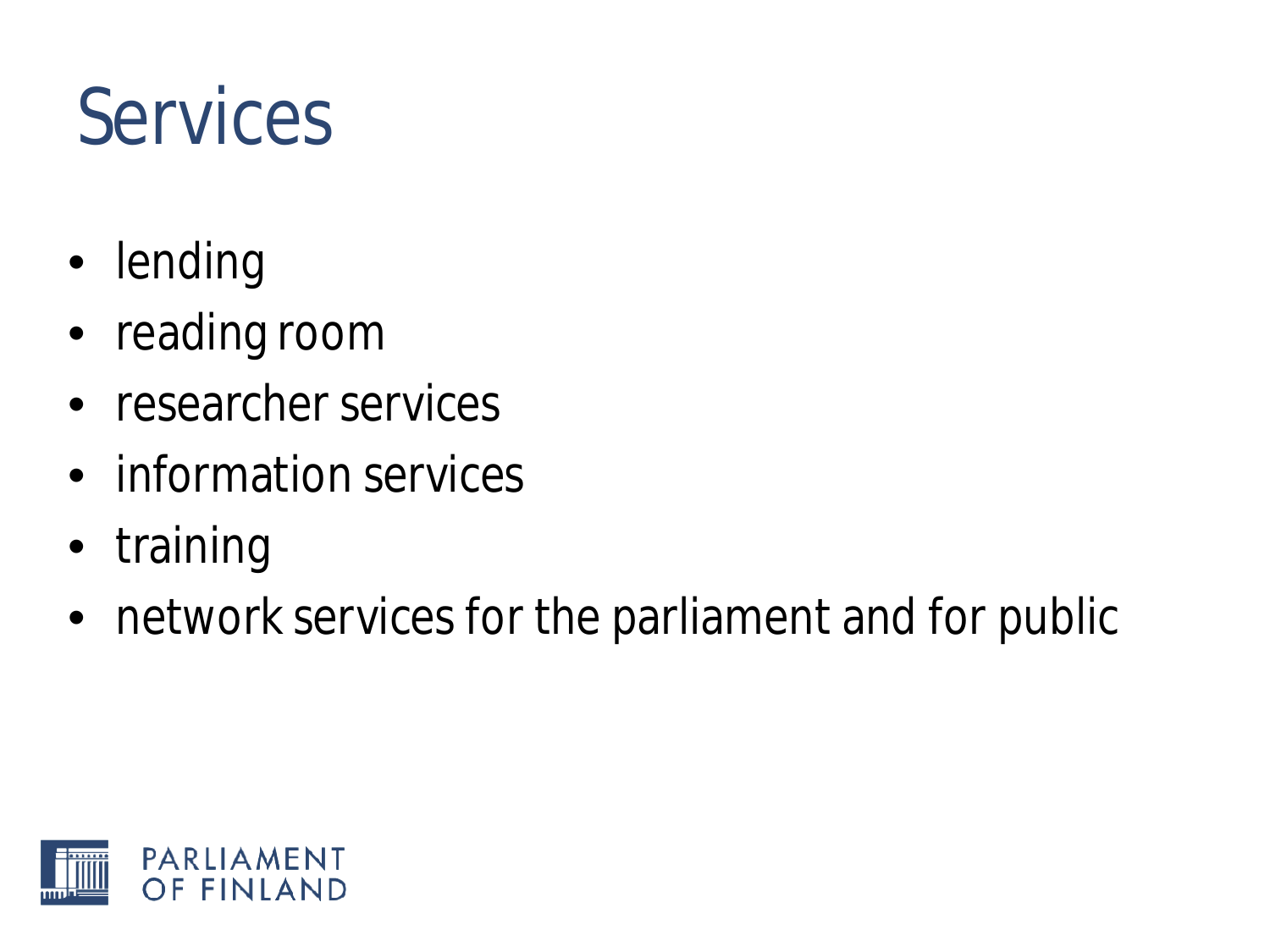### Our strategic goals for the Future

- to support the democratic process
- to promote right to access to official documents
- to promote access to information about parliament, legal information and information about society.

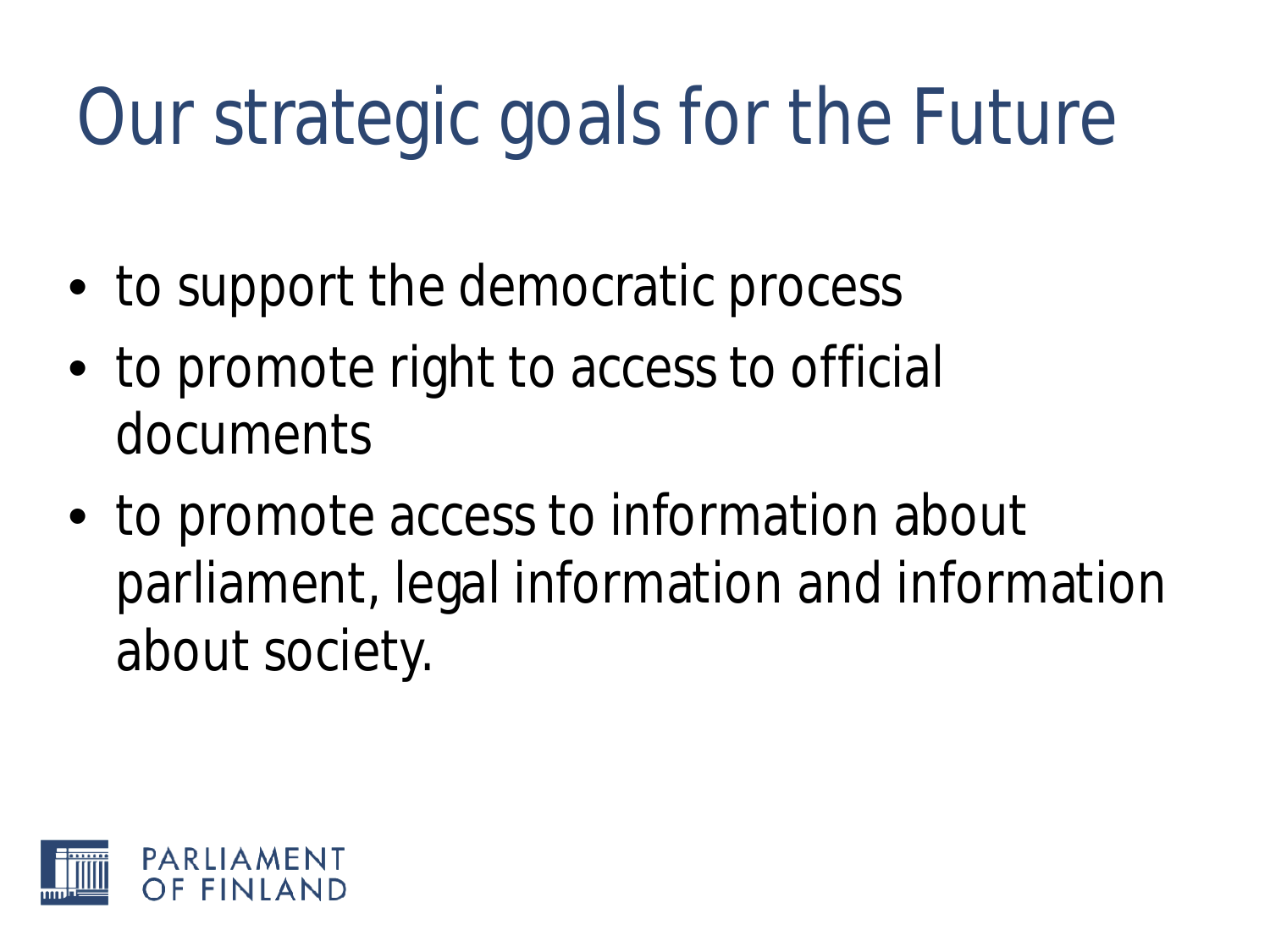## The Library is highly accessible

- long opening hours, including Saturdays
- approx. 526,000 publications
- approx. 93,000 loans per year
- approx. 117,000 visitors per year
- approx. 126,000 visits to the library website per year
- number of staff 45

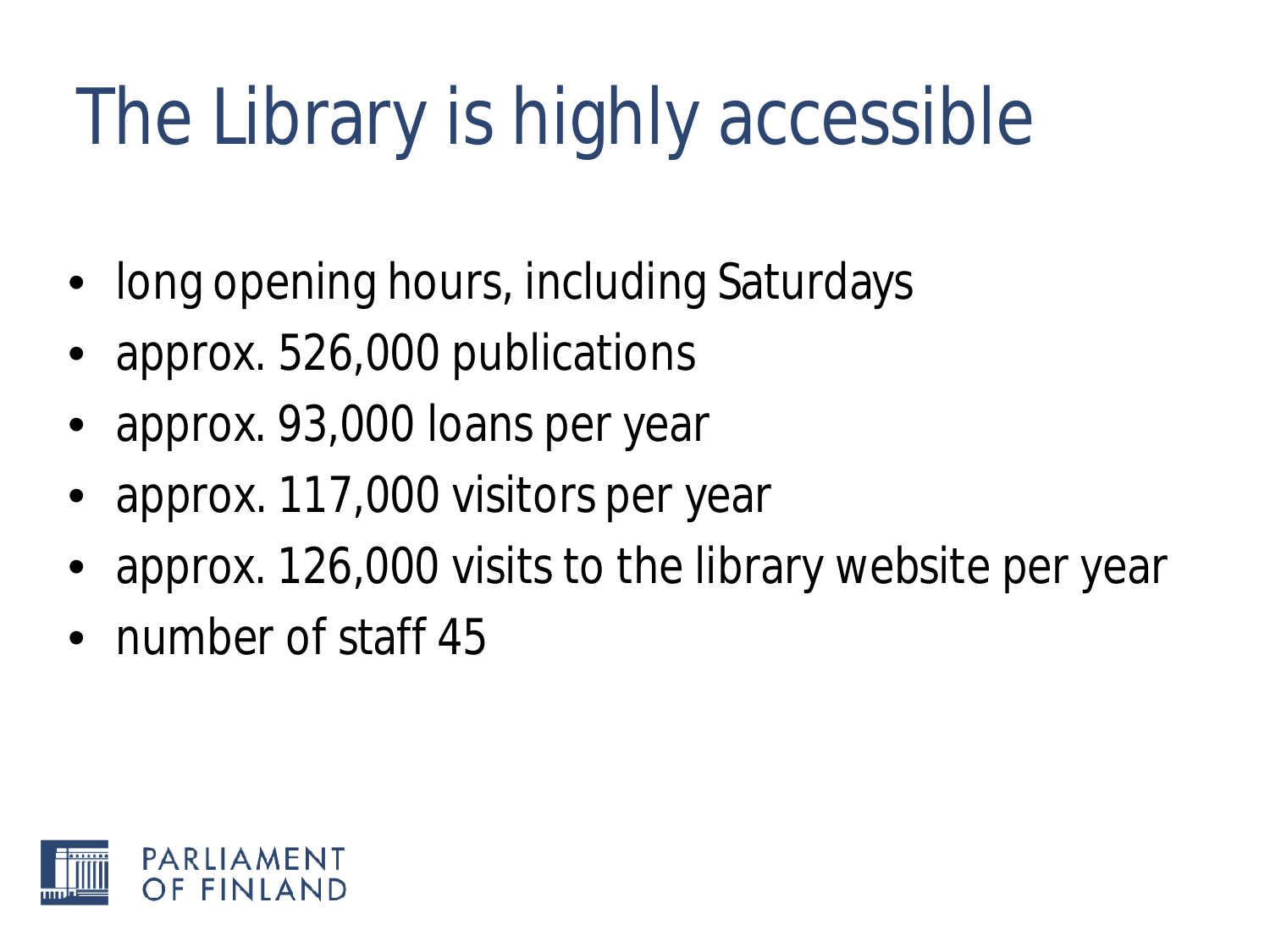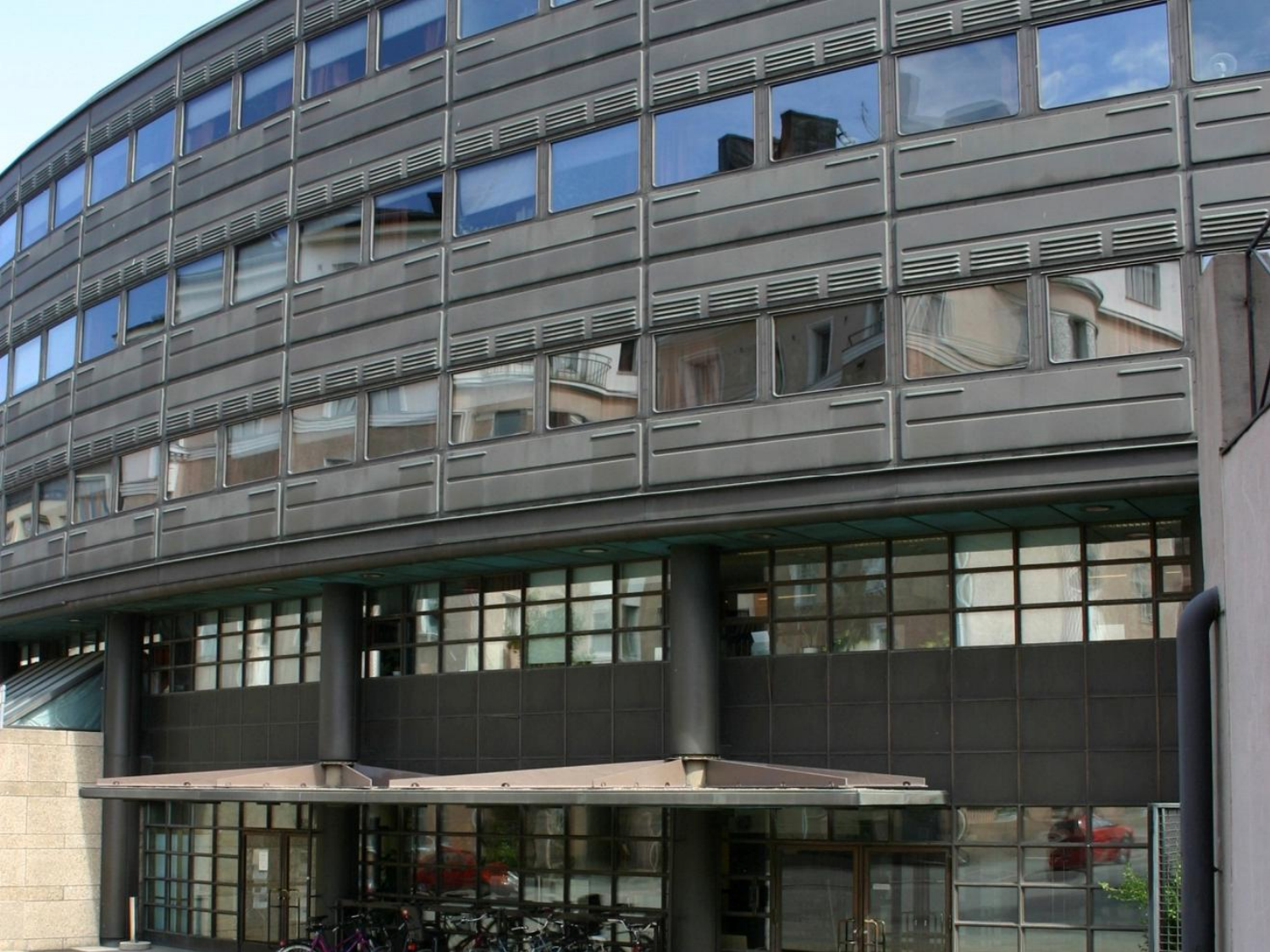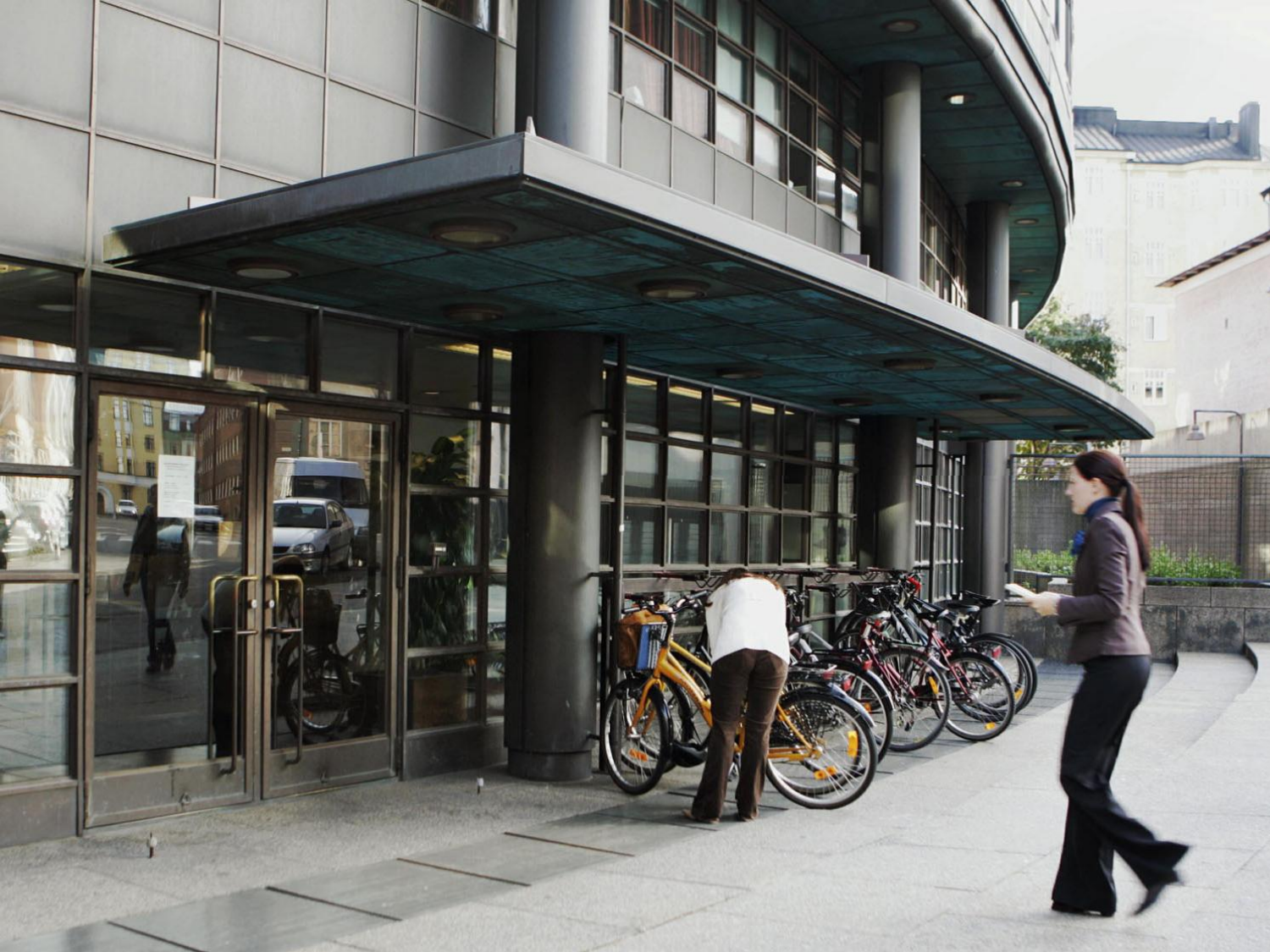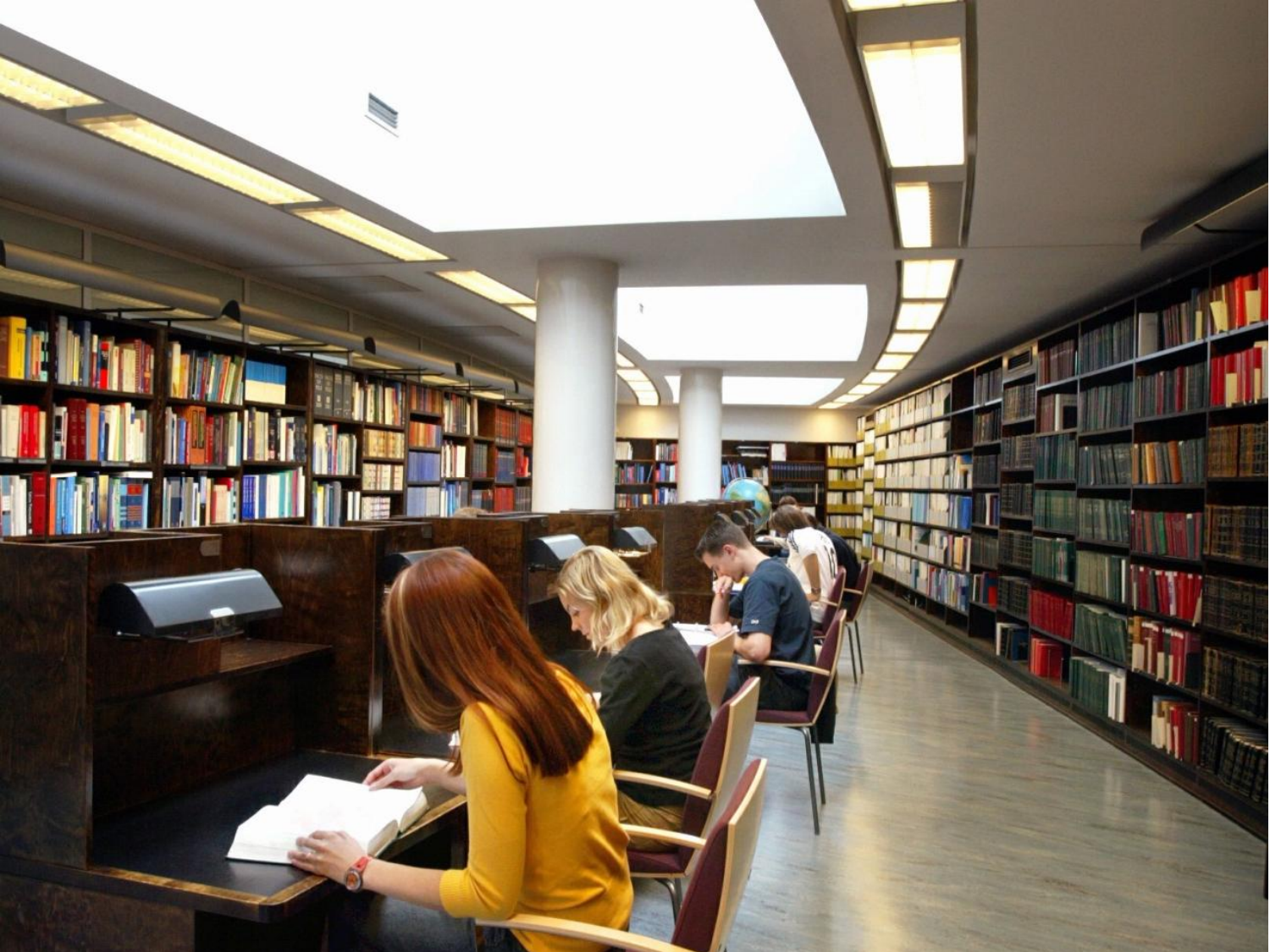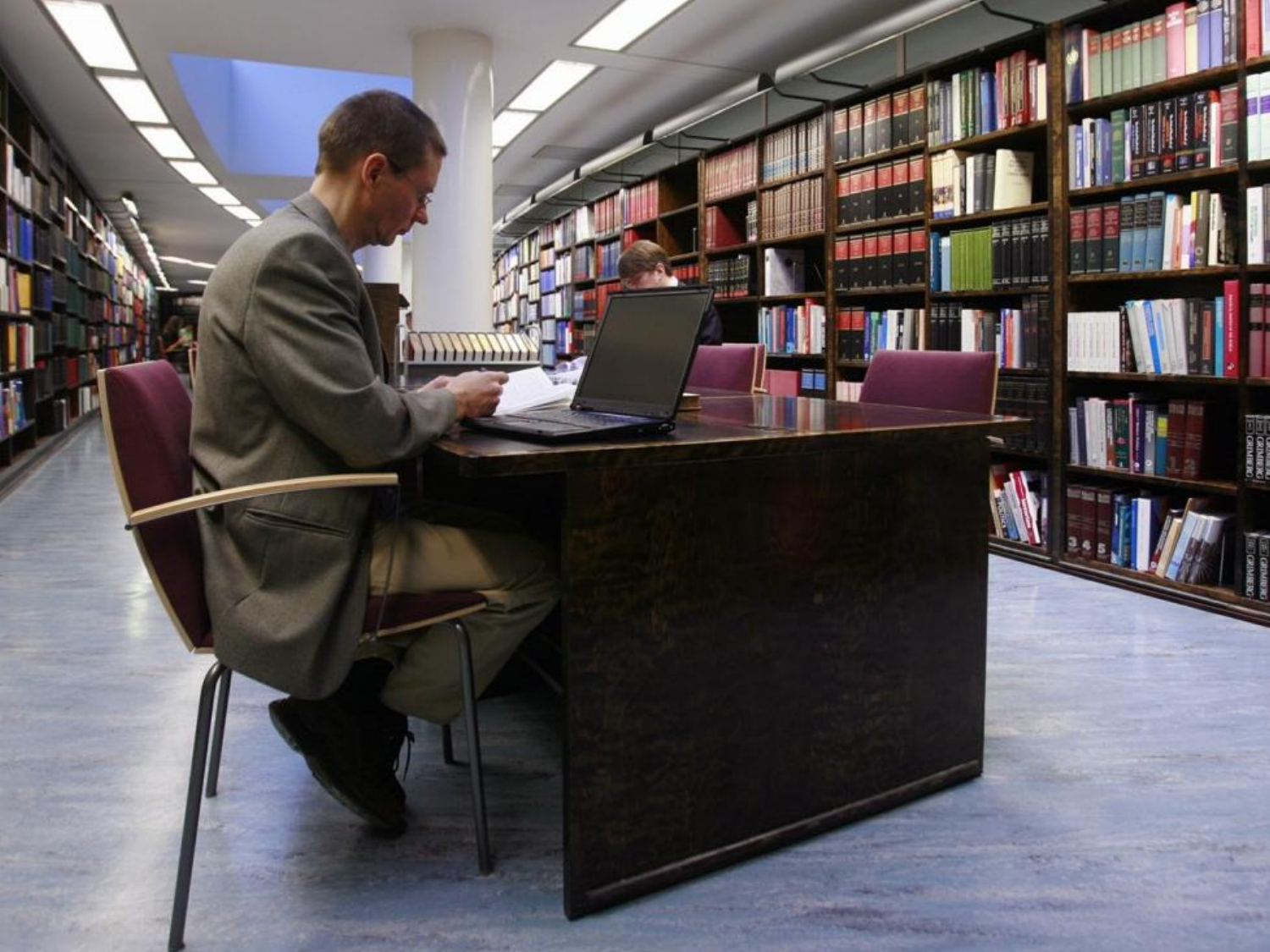